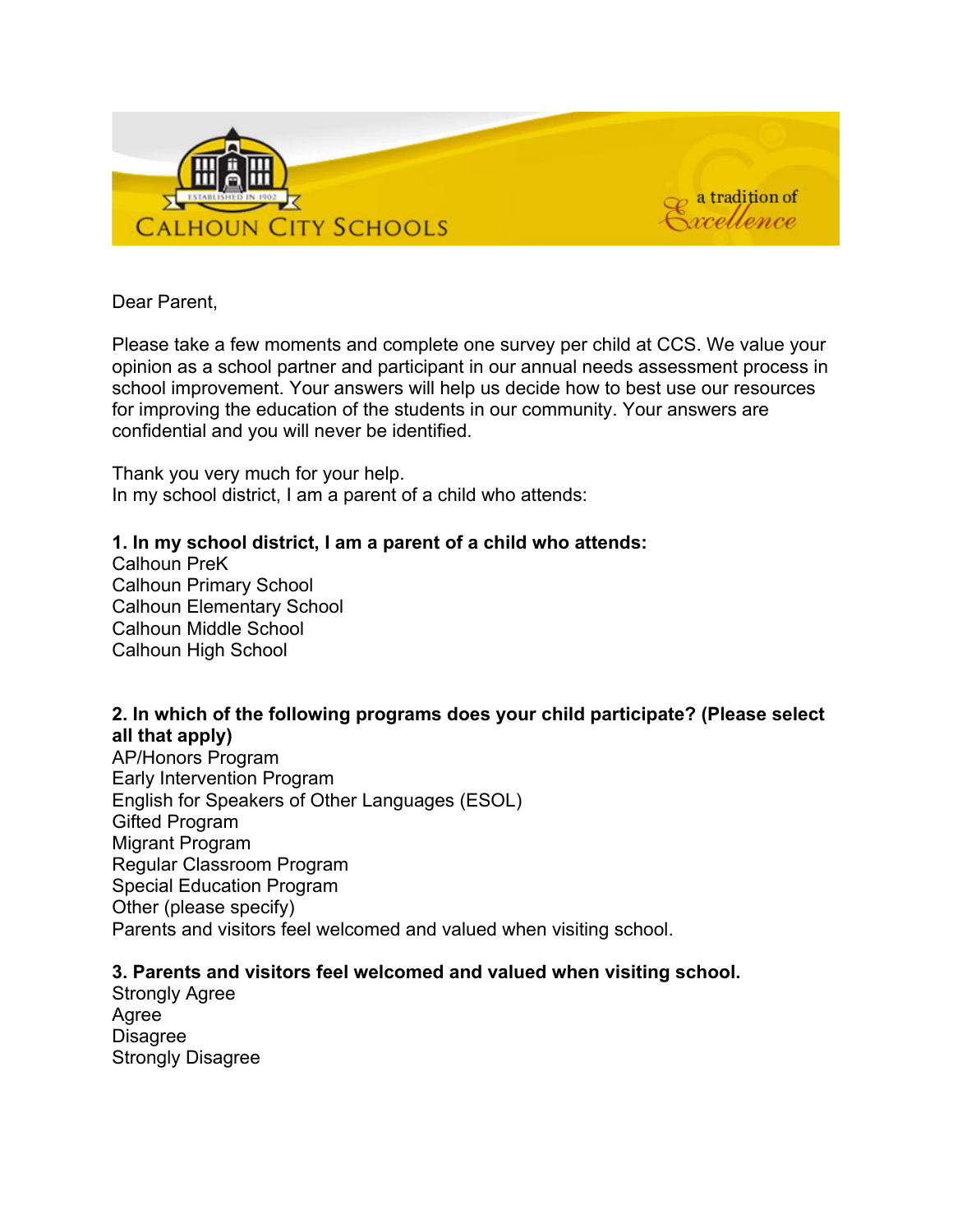### **4. Informative meetings and learning opportunities for family members are planned at different times of the day and week to ensure that all family members are able to participate.**

Strongly Agree Agree **Disagree** Strongly Disagree

### **5. Did you or a member of your family attend formative meetings and learning opportunities during the school year?**

Yes, someone attended one opportunity. Yes, someone attended more than one opportunity. No, we were unable to attend

# **6. My school/district offers a clean and safe school environment.**

Strongly Agree Agree **Disagree** Strongly Disagree

**7. Parents receive timely information in a variety of ways such as: conferences, district/school website, email, home visits, newsletters, school events, parent information packets and telephone calls.**

Strongly Agree Agree **Disagree** Strongly Agree

# **8. Parents are encouraged to communicate to school staff any concerns they may have related to their child's academic progress.**

Strongly Agree Agree Disagree Strongly Disagree

# **9. Parents are provided with regular reports of their child's educational progress.**

Yes No **Unsure** 

# **10. Parents are provided with assistance in understanding standardized tests and academic achievement standards.**

Yes No **Unsure**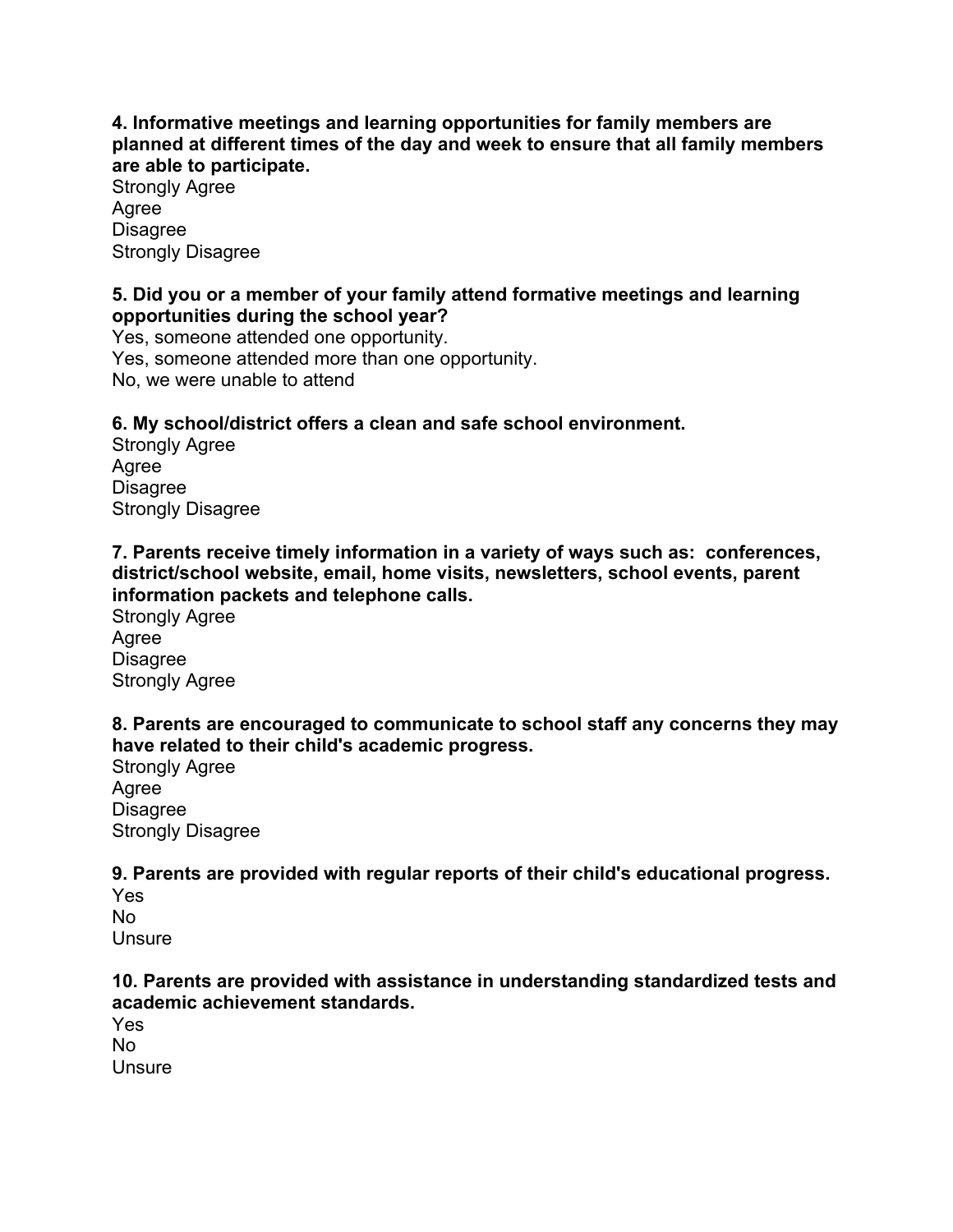#### **11. Have you used Parent Portal to monitor your child's progress?** Yes No

#### **12. What is the best way for the school to communicate with you?**

Flyers sent home **Newsletter Website** Email Shout Point Remind 101 Social Media/Facebook **Newspaper** Other (please specify)

#### **13. Did you or a member of your family volunteer in some way at the school?** Yes No

**14. Volunteers are welcomed and appreciated by school staff.**

Strongly Agree Agree Disagree Strongly Disagree **Unsure** 

**15. Volunteers are given helpful guidance, suggestions and materials by the school that allow them to best use their skills and talents when volunteering.**

Strongly Agree Agree Disagree Strongly Disagree **Unsure** 

**16. Parents are included in the decision-making process for developing the school's parent involvement plan, school improvement plan and the school/parent compact.**

Yes No **Unsure** 

#### **17. Parents are included in making decisions related to the education of their children.**

Yes No **Unsure**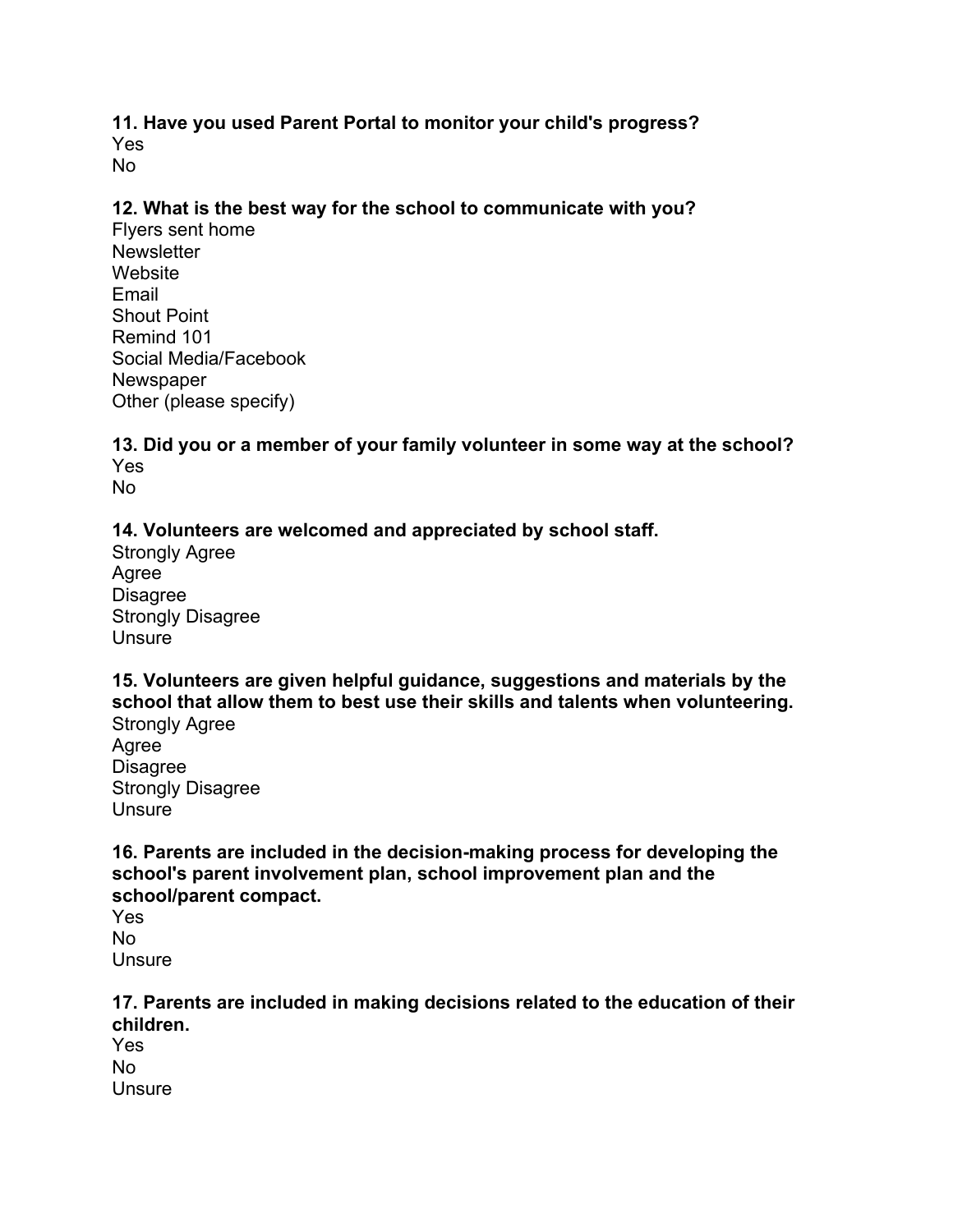# **18. My child's school encourages parents to help with their child's education by providing learning activities that can be done at home.**

Strongly Agree Agree **Disagree** Strongly Disagree

#### **19. Which of the following topics would you like to receive more information about?**

School policies and procedures Advanced placement courses College admissions planning College financial aid Georgia Milestones Test-taking skills Helping your child succeed in school Using technology Improving my child's reading skills Improving my child's math skills Study and homework tips Understanding test scores Other (please specify)

# **20. When is the best time for you to attend parent events?**

Before school During school, before lunch During school, after lunch Immediately after school Evenings During lunch On Saturday Other (please specify)

# **21. Teachers provide ideas to parents that help students do well in school.**

Strongly agree Agree **Disagree** Strongly disagree

# **22. My school/district makes sure that all students have the help and support they need to be successful in school.**

Strongly agree Agree **Disagree** Strongly disagree